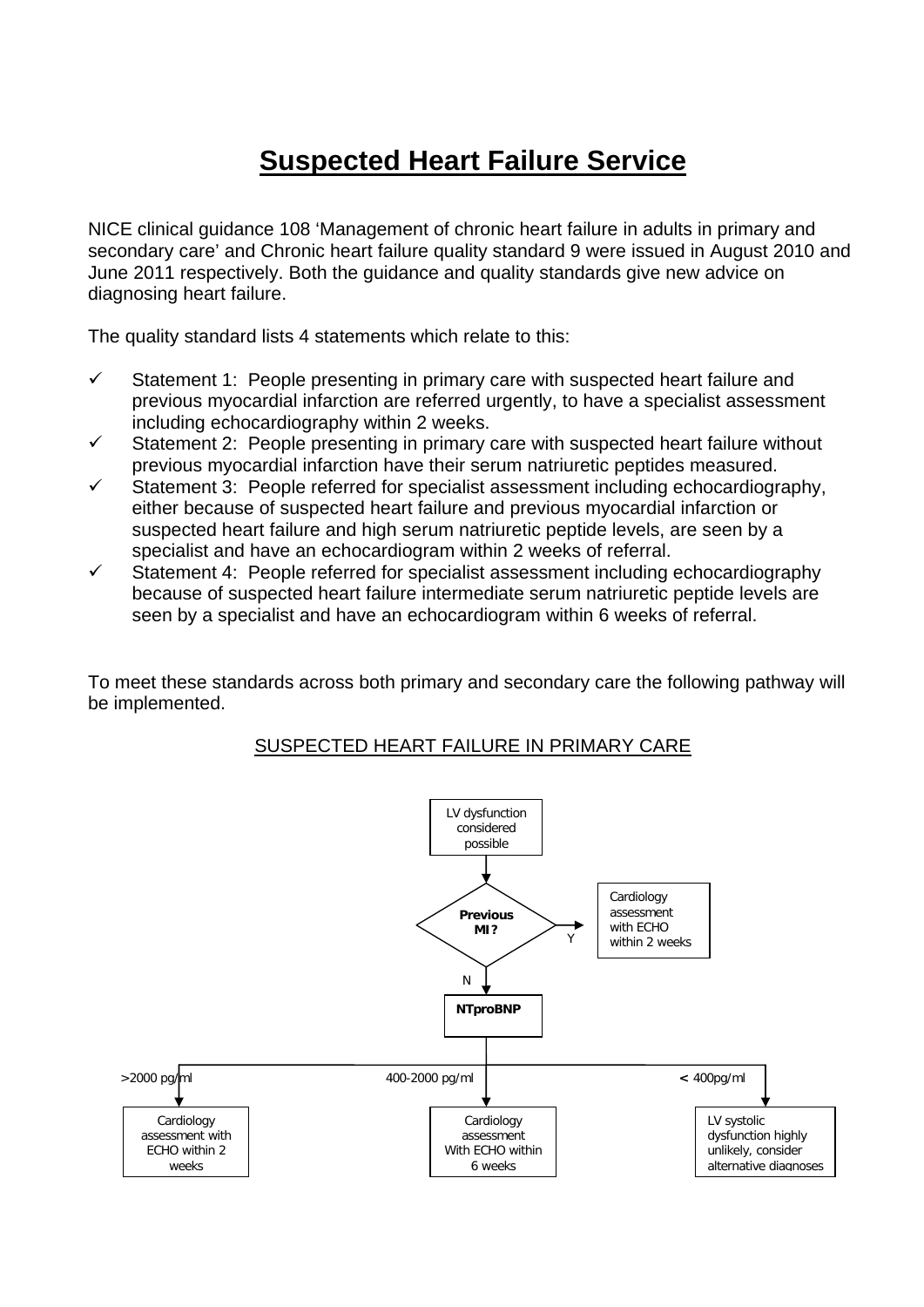|                                                                                                                                                                                                                                                                                                                  |       | Normal values (95% confidence interval) - MEN                                                                                                 |       |       |     |
|------------------------------------------------------------------------------------------------------------------------------------------------------------------------------------------------------------------------------------------------------------------------------------------------------------------|-------|-----------------------------------------------------------------------------------------------------------------------------------------------|-------|-------|-----|
| Age                                                                                                                                                                                                                                                                                                              | 18-44 | 45-54                                                                                                                                         | 55-64 | 65-74 | >75 |
| <b>NTproBNP</b><br>pg/ml                                                                                                                                                                                                                                                                                         | 62.9  | 83.9                                                                                                                                          | 161   | 241   | 486 |
|                                                                                                                                                                                                                                                                                                                  |       | Normal values (95% confidence interval) - WOMEN                                                                                               |       |       |     |
| Age                                                                                                                                                                                                                                                                                                              | 18-44 | 45-54                                                                                                                                         | 55-64 | 65-74 | >75 |
| <b>NTproBNP</b><br>pg/ml                                                                                                                                                                                                                                                                                         | 116   | 169                                                                                                                                           | 247   | 285   | 738 |
| <b>TproBNP also raised in:</b><br>Other causes of LV strain eg aortic<br>÷<br>stenosis, uncontrolled hypertension<br><b>Atrial fibrillation</b><br>$\Delta \sim 100$<br>RV strain eg pulmonary embolus,<br>$\sim$ $^{-1}$<br>pulmonary hypertension<br><b>Renal failure, Rheumatoid arthritis</b><br>$\sim 10^4$ |       | <b>NTproBNP can be suppressed by:</b><br>diuretics<br><b>ACEI/ARB</b><br><b>Beta blockers</b><br>$\sim$ $^{-1}$<br><b>Interpret with care</b> |       |       |     |

### **Impact on Direct Access Echo Service**

The current DAE service will continue to receive referrals for the following:

1. Patients confirmed with a new diagnosis of Atrial Fibrillation (AF), NICE (2006) suggest the following patients are referred for echocardiography:

- If a baseline echocardiogram is important for long-term management (such as in younger patient)
- If considering a rhythm-control strategy that includes electrical or pharmacological cardioversion
- If you suspect underlying structural or functional heart disease (failure or murmur) that would influence management, such as choice of antiarrhythmic drug
- Where needed to help with stratifying stroke risk for antithrombotic therapy, but only where clinical evidence is needed of left ventricular dysfunction or valve disease.
- 2. Patients with a New Murmur who are otherwise fit and well.

Referrals will no longer be accepted for suspected heart failure in the Direct Access Echo Clinic (Appendix 2 for referral form)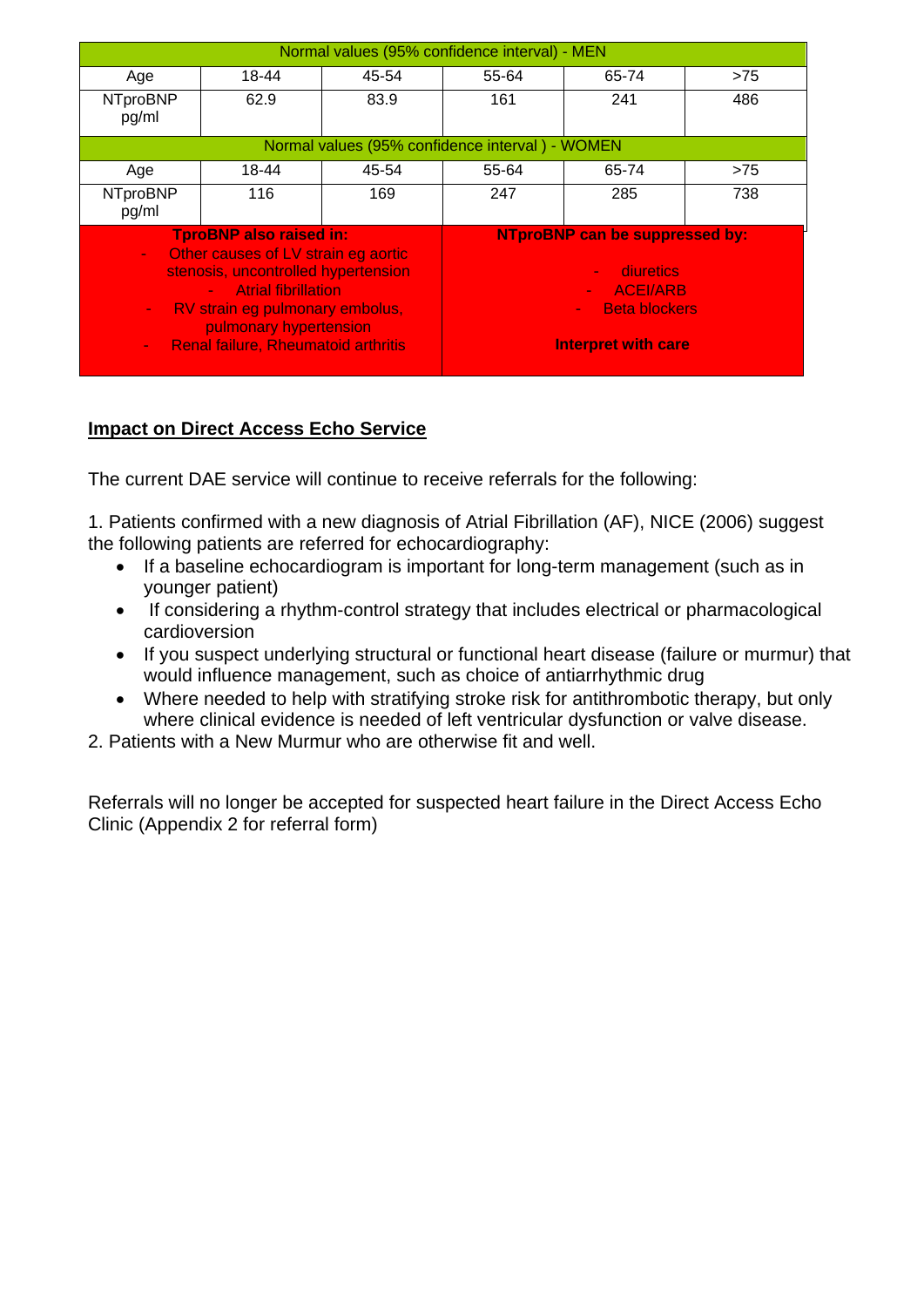Northern Devon Healthcare NHS

**NHS Trust** 

Incorporating community services in Exeter, East and Mid Devon

**Appendix 1**

### **Referral SUSPECTED HEART FAILURE**

Department of Cardiology North Devon Hospital Barnstaple EX31 4JB

| <b>Patient Details:</b> |                    |
|-------------------------|--------------------|
| Name:                   | Date of Birth:     |
| Address:                | <b>NHS Number:</b> |
|                         | Postcode:          |
|                         | Home:              |
| Male / Female           | Mobile:            |

Referring GP Details:

| Name:             | Practice:   |
|-------------------|-------------|
| Telephone Number: | Fax Number: |
| Date of Referral: | Email:      |



Serum natriuretic peptide levels **<** 400pg/ml are considered normal therefore LV systolic dysfunction highly unlikely, consider alternative diagnoses